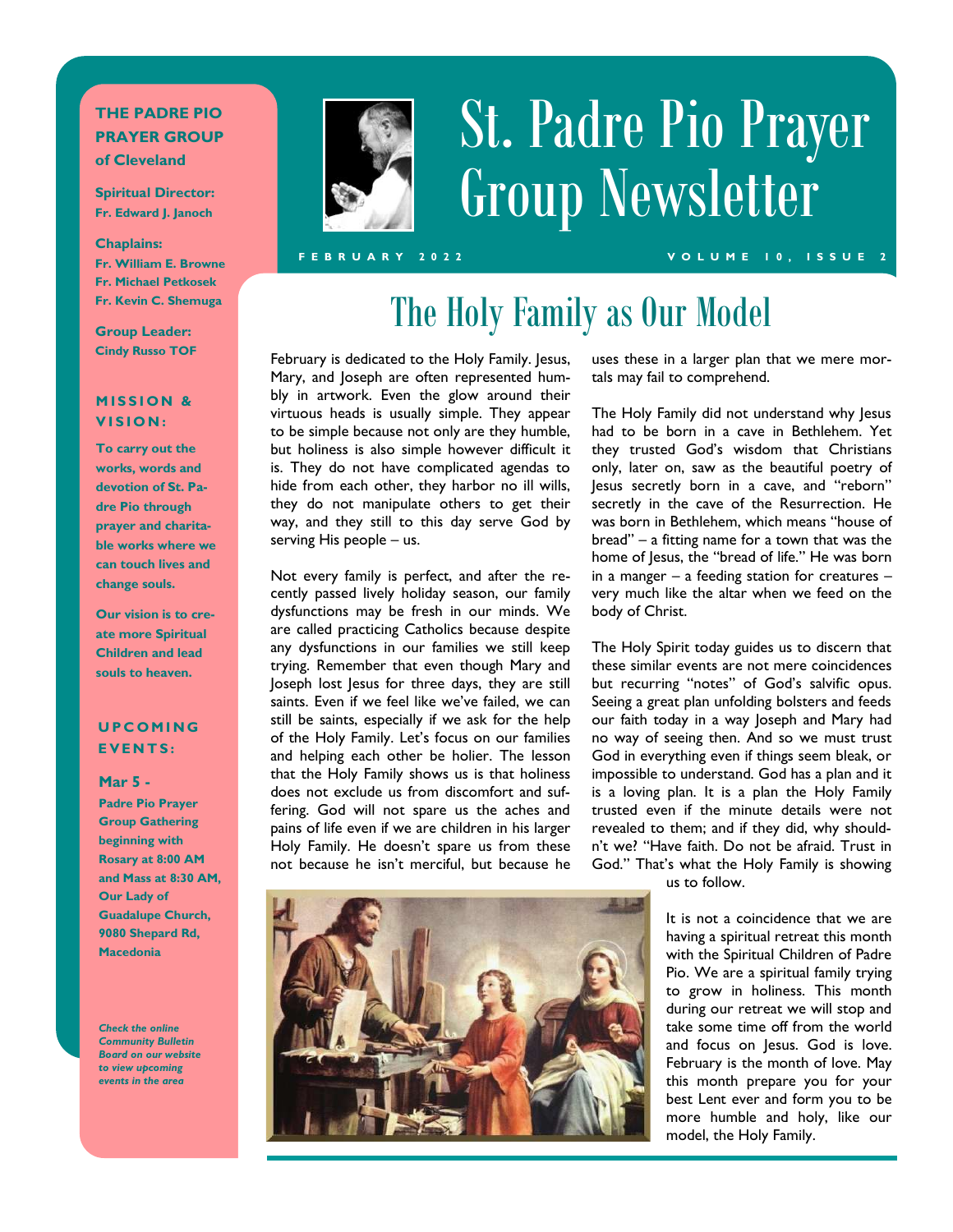#### **P A G E 2**

REFLECTIONS FROM OUR SPIRITUAL DIRECTOR  $\alpha$  $\frac{1}{2}$  $\mathbf O$  $\overline{U}$ FROM ய D<sub>IR</sub> PIRITUAL <u>ທ</u> **ZOITO** FLE ш œ

#### Nine (9):

- **1.** The cardinal number equal to  $8 + 1$ .
- **2.** The ninth in a set or sequence.
- **3.** Something having nine parts, units, or members.
- **4.** *Games* A playing card marked with nine pips.
- **5.** A set of nine persons or things, especially:
	- **a.** *Baseball* The nine players on a side, or the whole team.
	- **b. Nine** *Greek Mythology* The nine Muses.
- **6.** A size, as in clothing or shoes, designated as nine.
- **7.** *Sports* The first or second 9 holes of an 18-hole golf course.

#### *Idiom:*

*to the nines Informal*

To the highest degree: dressed to the nines.

### *"TO THE NINES"*

This month we celebrate our Ninth Anniversary of the "new and improved" Saint Padre Pio Prayer Group. Our group has been in some form of existence since 1969 (53 years!). Under the leadership of our Lay Director, Cindy Russo, with the support of many, many, many members of our prayer group, we have been able to touch the lives of hundreds of persons. In the above definition for the word "nine," we are *"to the nines"* with our prayer group. We are seeking the highest degree of Faith, Hope, and Love that was important to Saint Padre Pio and for all of us. Through prayer, pilgrimages, social events, Masses, Confessions, blessings, outreaches to the needy, fund raisers and our social media/website and newsletter (Thanks Laura), we have faithfully upheld the vision and mission of what Saint Padre Pio had for the Prayer Groups that he wanted to be established throughout the world. We are in contact with national and international members who are all looking to live in Faith, Hope, and Love. Let us continue, spiritually to reach *"to the nines"* to bring our Savior Jesus the Christ to the world through His sweet and adorable mother, the Blessed Virgin Mary. The Saints of God reached "to the nines" in their relationship with God, who is Father, Son, and Holy Spirit. Let us in this Ninth Anniversary, reach spiritually *"to the nines"* and live in the highest degree of our Faith at this moment in our lives and to continue to strive for even higher degrees of our Faith.

I have not been able to attend, recently, our Monthly Prayer Meeting, but know that I have you in my prayers and that you are all remembered every day. I am hoping to be at our February 2022 meeting, but I will not be at our March 2022 meeting because that is our parish's Pre -Cana Day and I am involved with this ministry. The phrase "out of sight, out of mind" does

not apply to my prayerful support of our group and my great love for you.



P.S. Here are some "Fun Facts" for the Number Nine (9):

#### **The Nine Fruits of the Spirit**

The Apostle Paul wrote in his letter to the Galatians about nine fruits of the Spirit. *Galatians* 5:22.

The nine fruits of the Spirit are: 1. Love, 2. Joy, 3. Peace, 4. Patience, 5. Kindness, 6. Goodness, 7. Faithfulness, 8. Gentleness, and 9. Self-Control.

From the "Twelve Days of Christmas" 9 Ladies Dancing = the nine fruits of the Holy Spirit

*(Continued on page 6)*

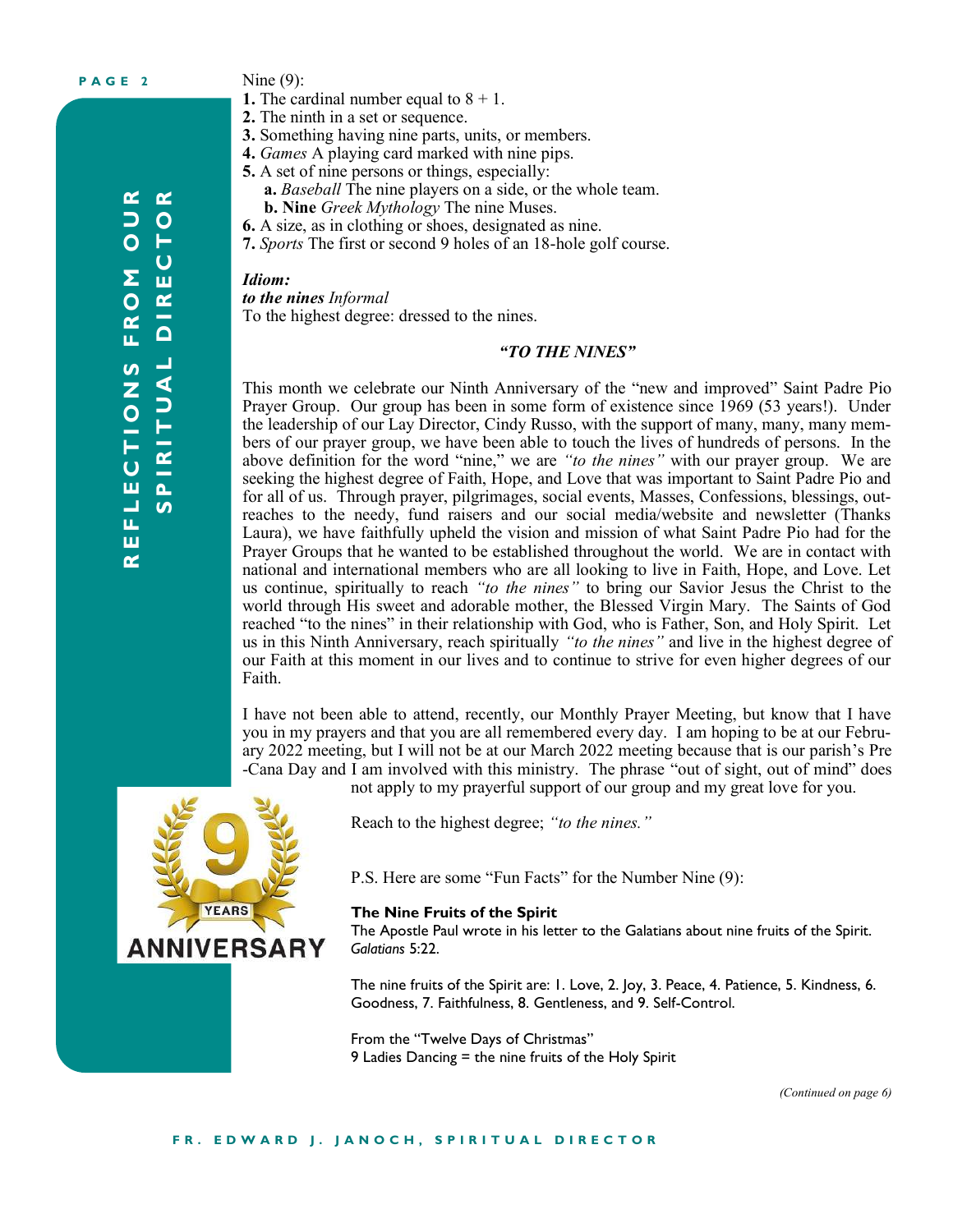# Little Sisters Disciples of the Lamb

The Little Sisters Disciples of the Lamb live in France. They are the first contemplative community in the world to welcome into consecrated life people with Down Syndrome. The community, which has a special devotion to Saint Bene-

dict and Saint Theresa of Lisieux, first got the idea in the 1980's. It started with a friendship. Line was on a spiritual search of her own and felt a calling to work with children. Véronique is a young woman with Down syn-



drome who felt a vocation to the consecrated life. Line is now Mother Line, Superior of the Little Sisters Disciples of the Lamb. She explains: "I visited several communities that welcomed people with disabilities, but I saw they could not find their place in these communities because they were not suitable for them. It was the encounter with Véronique, a girl with Down syndrome, that gave us the idea for a new beginning. I told myself I had to help her realize her vocation." Véronique wanted to respond to her vocation to serve the Lord, but was refused by all the communities she approached because she has Down syndrome. Canon Law and monastic

rules do not provide for the admission of people with mental disabilities to religious life.

It took Line and Véronique 14 years to get the statutes of this special community, with its own original style, recognized. Line and Véronique began their community of two in 1985 in a small apartment, a council house. Later, another girl with Down syndrome joined them. In 1990, they asked the future Cardinal and Archbishop of Tours, Jean Honoré (1920-2013), to recognize them as a public association of lay faithful. It was the support of Cardinal Honoré, who defended their case in Rome, which allowed this small community to be recognized.

In 1995, the growing number of "associates" forced the Little Sisters to move. They settled in Le Blanc, a town of 6,500 in the Diocese of Bourges. Pierre Plateau, Archbishop of this diocese in central France, welcomed them and his intervention helped make further progress for them in Rome, with a view to obtaining the status of a contemplative religious institute. This they obtained in 1999."Plateau was really a father to our community and was very close to people with Down syndrome," says Mother Line. "The sisters gradually developed the priory and the chapel in 2011. They obtained the definitive recognition of their statutes, with the intervention of Archbishop Armand Maillard, who added his support to the community, considering it a source of life and joy in the area.

> There are currently ten Little Sisters Disciples of the Lamb: eight of them have Down syndrome. The community hopes to welcome more sisters, as those with Down syndrome need assistance and support. Even though, according to Mother Line, they are mostly independent "because the contemplative life allows them to live at their own pace. For people with Down syndrome, changes are difficult, but when life is very regular they manage well," she says. That regular lifestyle unfolds in daily functions and tasks. Holy Mass is celebrated every Tuesday in

the chapel, and the various activities include weaving and pottery workshops and a garden of medicinal plants. This extraordinary vocation is expressed in the ordinary things of life, in the humility of service, following the "little path" revealed by Saint Teresa of Lisieux, whose spirituality is the source of their inspiration.

"Thirty-four years have passed since I heard the call of Jesus", says Sr Véronique. "I have tried to know Jesus by reading the Bible and the Gospel. I was born with a disability called Down syndrome. I am happy and love Life. I pray, but I am



sad for the child ren with Down syndrome who will not feel this same joy of living. For those who felt called to live, like Saint Teresa, the vocation to love, the journey was

long but her patience and her faith gave their fruits. Jesus made me grow in His love." On June 20, 2009 is her greatest joy when she made her perpetual vows and became "the bride of Jesus." "At a time when society lacks points of reference, no longer finding meaning in life or giving it value, our community wants to reaffirm the sacred character of life and the human person through the simple witness of our life consecrated to God." The Little Sisters extend an open invitation to a period of discernment to all young women who feel "touched by the spirit of poverty and devotion, and who are ready to offer their lives serving Christ in the persons of their little sisters with Down syndrome".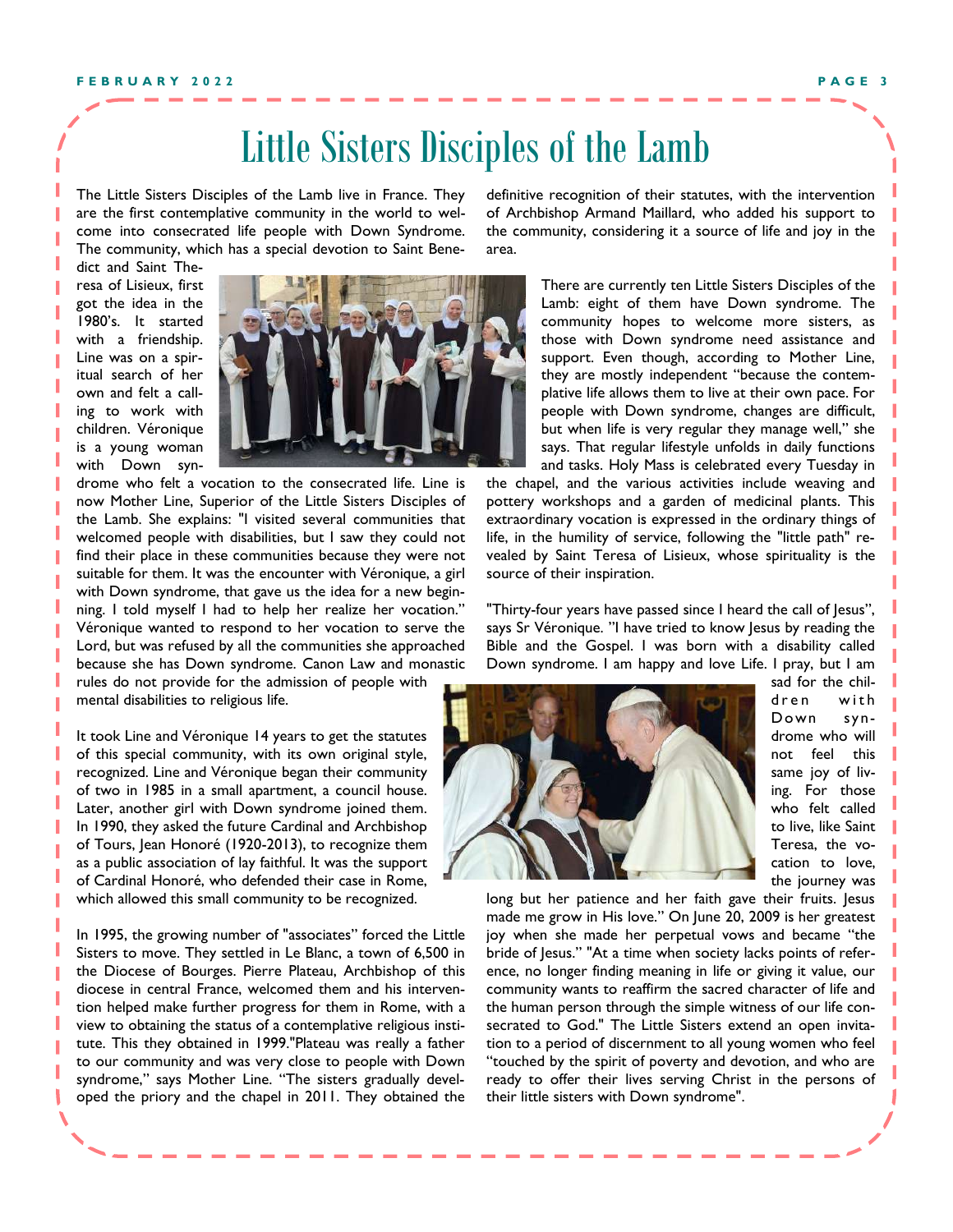|                                                                                                                                                                                                 |                                                                                                                                                                              | Quotes from                                                                                                                                                                                                                           | Saint Padre Pio/February 2022                                                                                                                                                            |                                                                                                                                                                                                                                                                                                                                                                                                                                                                                                                                                                                                                                                                                                                                                                |                                                                                                                                  |                                                                                                                                               |
|-------------------------------------------------------------------------------------------------------------------------------------------------------------------------------------------------|------------------------------------------------------------------------------------------------------------------------------------------------------------------------------|---------------------------------------------------------------------------------------------------------------------------------------------------------------------------------------------------------------------------------------|------------------------------------------------------------------------------------------------------------------------------------------------------------------------------------------|----------------------------------------------------------------------------------------------------------------------------------------------------------------------------------------------------------------------------------------------------------------------------------------------------------------------------------------------------------------------------------------------------------------------------------------------------------------------------------------------------------------------------------------------------------------------------------------------------------------------------------------------------------------------------------------------------------------------------------------------------------------|----------------------------------------------------------------------------------------------------------------------------------|-----------------------------------------------------------------------------------------------------------------------------------------------|
| Sunday                                                                                                                                                                                          | Monday                                                                                                                                                                       | Tuesday                                                                                                                                                                                                                               | Wednesday                                                                                                                                                                                | Thursday                                                                                                                                                                                                                                                                                                                                                                                                                                                                                                                                                                                                                                                                                                                                                       | Friday                                                                                                                           | Saturday                                                                                                                                      |
|                                                                                                                                                                                                 |                                                                                                                                                                              | continually wages war on you.<br>Always struggle against the<br>appetites of the flesh, against<br>worldly vanity, against the<br>seduction of gold or dignity<br>with which the evil one                                             | How right you are to place your<br>hands of heavenly Providence.<br>desire for the world in the                                                                                          | would undoubtedly do if it were<br>Your worldly desires might not<br>vainly occupy your soul, as it<br>left to itself.<br>Weekday                                                                                                                                                                                                                                                                                                                                                                                                                                                                                                                                                                                                                              | maintain a tranquil heart amidst<br>Practice internal and external<br>sweetness a great deal, and<br>your multiple worries.<br>4 | raised on high, without looking<br>on this world, nor using your<br>Continue to keep your soul<br>time, except to aspire to<br>eternity.<br>5 |
|                                                                                                                                                                                                 |                                                                                                                                                                              | Weekday                                                                                                                                                                                                                               | THE PRESENTATION OF<br>THE LORD                                                                                                                                                          | St. Ansgar<br>St. Blasé                                                                                                                                                                                                                                                                                                                                                                                                                                                                                                                                                                                                                                                                                                                                        | First Friday<br>Weekday                                                                                                          | First Saturday<br>St. Agatha                                                                                                                  |
| May Jesus deign to make you<br>such that, surrounded by the<br>world and the flesh, you may<br>5TH SUNDAY IN ORDINARY<br>live in the Spirit.<br>TIME                                            | and may the foundation of your<br>Praise Him with the angels,<br>hope always be on high.<br>Weekday                                                                          | too dear to the Heart of Jesus.<br>has abandoned you. You are<br>Do not be discouraged if you<br>This does not mean the Lord<br>experience spiritual dryness<br>St. Josephine Bakhita<br>St. Jerome Emiliani<br>Weekday<br>$^{\circ}$ | Jesus, all that happens in your<br>soul is due to the exquisiteness<br>You are too dear to the Heart of<br>of the love of Jesus for you.<br>Weekday                                      | often) to unite you more closely<br>with Him, to rid you of certain<br>not even recognize or detect.<br>which in many cases you do<br>(Spiritual aridity is permitted<br>appear as such to you and<br>attachments which do not<br>St. Scholastica<br>°,                                                                                                                                                                                                                                                                                                                                                                                                                                                                                                        | He wants you to place all your<br>trust and all your affections in<br>Our Lady of Lourdes<br>Him alone.<br>Weekday<br>H          | Jesus wants you entirely for<br>Weekday<br>Himself.<br><b>BVM</b><br>12                                                                       |
| 6TH SUNDAY IN ORDINARY<br>Don't worry. The Lord will<br>never withdraw from you.<br>TIME<br>$\overline{3}$                                                                                      | can offend others externally in<br>your speech (by blasphemy,<br>Beware of your speech. You<br>Ss. Cyril and Methodius<br>Saint Valentine's Day<br>obscenities, lies).<br>14 | unbecoming) if you intend to<br>live according to the Spirit or<br>Beware (of speech that is<br>Jesus Christ.<br>Weekday<br>$\frac{5}{2}$                                                                                             | performance of all our actions<br>Two most powerful means for<br>perfection (are) the constant<br>study of God's law and the<br>the attainment of Christian<br>for his glory.<br>Weekday | Spirit always reign supreme in<br>your soul, and may He guide<br>The Seven Holy Founders of<br>May the grace of the divine<br>you to greater Christian<br>the Servite Order<br>Perfection.<br>Weekday<br>$\overline{17}$                                                                                                                                                                                                                                                                                                                                                                                                                                                                                                                                       | No chosen soul is free from<br>temptation.<br>Weekday<br>$\frac{8}{5}$                                                           | Calvary is the hill of the saints.<br>impressed in your mind that<br>Remember and keep well<br>Weekday<br><b>BVM</b><br>ö,                    |
| ascending (your) Calvary and<br>another mount, Tabor (Mount<br>7TH SUNDAY IN ORDINARY<br>having died on it, you<br>of the Transfiguration)<br>Remember that after<br>immediately ascend<br>TIME | short-lived but the reward is<br>Remember that suffering is<br>St. Peter Damian<br>Presidents' Day<br>Weekday<br>eternal.<br>51                                              | resignedly, always secure<br>Trust in God's authority, and<br>THE CHAIR OF ST. PETER<br>THE APOSTLE<br>Rest tranquilly, or at least<br>do not fear.<br>22                                                                             | believes will sing victory, will<br>Heaven and earth will pass<br>assures you that whoever<br>away but the word of God<br>never pass away.<br>St. Polycarp                               | sustenance, and compensation<br>May Jesus be your comfort,<br>in this life and for blessed<br>Weekday<br>eternity.                                                                                                                                                                                                                                                                                                                                                                                                                                                                                                                                                                                                                                             | Take heart for the Lord is with<br>Weekday<br>you.<br>25                                                                         | The Lord suffers with you,<br>groans with you, and is<br>pleased with you.<br>Weekday<br><b>BVM</b><br>26                                     |
| Haven't you loved our Lord up<br>Him? Therefore, have no fear.<br>Him? Don't you yearn to love<br>until now? Don't you still love<br>8TH SUNDAY IN ORDINARY<br>TIME                             | committed all the sins of this<br>world, Jesus tells you, "Your<br>sins are forgiven."<br>Even if you were to have<br>Mookday<br>28                                          | providence to all His<br>Father, Son and Holy<br>Padre Pio, dear Spiri                                                                                                                                                                |                                                                                                                                                                                          | intimate relationship with the Father as an image of His Incarnate Son, Jesus the Christ. You were endowed with the<br>itual Father and Guide, your words bring me strength and encouragement. Your life offers me an<br>example of trust in God, regardless of the circumstances of my life. A true son of St. Francis of Assisi, you lived in<br>gifts of the Holy Spirit so that all would know that God was truly with you. Pray for me, your Spiritual Child, that I too<br>children, my brothers and sisters. Be my companion on life's journey and accompany me to the<br>may grow in my relationship with the Father so that, like you, I may be an effective witness of God's love, mercy and<br>Spirit, Who lives and reigns forever and ever. Amen. |                                                                                                                                  |                                                                                                                                               |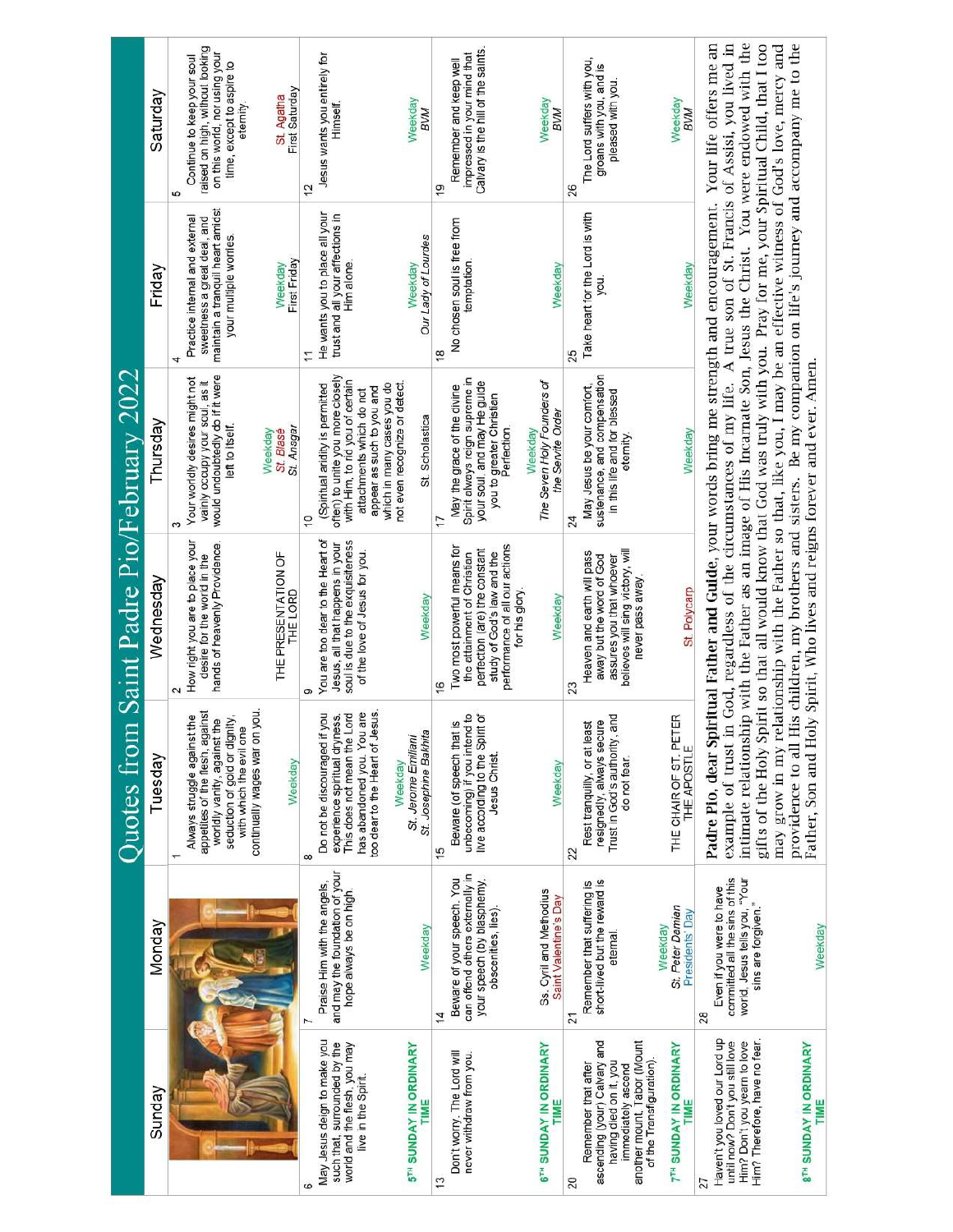# The Seven Deadly Sins

Known as the capital vices or cardinal sins, the Seven Deadly Sins are a grouping and classification of vices within Christian teachings, although they are not mentioned in the Bible. They are not to be confused with Mortal sins. However, a slightly different set of sins can be found in Proverbs 6:16-19, "These six things the Lord hates, yes, seven are an abomination to Him: A proud look, a lying tongue, hands that shed innocent blood, a heart that devises wicked plans, feet that are swift in running to evil, a false witness who speaks lies, and one who sows discord among brethren." Additionally, Galatians 5:19-21 mentions several more sins to be on our guard against: "Now the deeds of the flesh are evident, which are: immorality, impurity, sensuality, idolatry, sorcery, enmities, strife, jealousy, out-

bursts of anger, disputes, dissensions, factions, envying, drunkenness, carousing, and things like these, of which I forewarn you, just as I have forewarned you, that those who practice such things will not inherit the kingdom of God." The behaviors or habits are classified under this category if they directly give rise to other immoralities. The seven deadly sins are:

1. **Pride** - is an excessive view of one's self without regard for others. Humility cures pride by removing one's ego and boastfulness, therefore allowing the attitude of service.

2. **Greed** - is an excessive pursuit of material goods. Charity cures greed by putting the desire to help others above storing up treasure for one's self.

3. **Wrath** - is a strong anger and hate towards another person. Patience cures wrath by first understanding the needs and desires of others before acting or speaking.

4. **Envy** - is the intense desire to have an item that someone else possesses. Kindness cures envy by placing the desire to help others above the need to supersede them.

5. **Lust** - is a strong passion or longing, especially for sexual desires. Chastity or self-control cures lust by controlling passion and leveraging that energy for the good of others.

6. **Gluttony** - is an excessive and ongoing eating of food or drink. Temperance cures gluttony by implanting the desire to be healthy, therefore making one fit to serve others.

7. **Sloth** - is an excessive laziness or the failure to act and utilize one's talents. Diligence or zeal cures slothfulness by placing the interest of others above a life of ease and relaxation.

**The root cause of these sins:** Each one of these deadly sins is the mark of our spiritual enemy. These sins have its root in the desire for more and the human need for excess. Each sin goes against the root of Christianity which is: love for God, love for our fellow man, and love for our bodies (keeping them as clean temples for God, 1 Corinthians 6:19-20). Paul writes in Philippians 4:11-12, "I have learned to be content in whatever circumstances I am." This strikes at the root of each of these deadly sins. Paul in effect is saying that God can take care of our needs and there is no need to lust or desire after excessive things**.**



The cure for these sins is the gift of a new heart that acts in accordance to the love and law of God. This new heart can only come from God. Ezekiel 36:26-27 says, "I will give you a new heart and put a new spirit within you; I will take the heart of stone out of your flesh and give you a heart of flesh. I will put My Spirit within you and cause you to walk in My statutes, and you will keep My judgments and do them.' Humanity's only hope is

the miracle of a regenerated heart that acts according to the direction of the Holy Spirit to walk in God's statutes and judgments. Power does not come from self to change the heart. On the contrary, this verse clearly points out that God alone gives you a new heart and causes you to walk in His ways. As this event becomes a reality in your life, the seven deadly sins of gluttony, envy, sloth, wrath, pride, lust, and greed will lose their power in your life. With the indwelling of the Holy Spirit in your life, you will instead desire to live a life based upon the principles of the Bible.

The Lord's Prayer can be used to petition God's help to conquer each and every one of the seven deadly sins. Pray it in such a way, as Christ Himself advised us, that God might truly deliver us from the seven deadly sins, and indeed, from all manner of evils.

| Parts of the Lord's Prayer                                                     | <b>Opposing Deadly Sins</b> |
|--------------------------------------------------------------------------------|-----------------------------|
| I. "Our Father                                                                 | I. Envy                     |
| 2. who art in heaven                                                           | 2. Sloth                    |
| 3. hallowed be thy name.                                                       | 3. Vainglory                |
| 4. Thy kingdom come, thy will be done, on earth as it is in heaven.            | 4. Pride                    |
| 5. Give us this daily our daily bread                                          | 5. Gluttony, Avarice        |
| 6. and forgives us our trespasses as we forgive those who trespass against us. | 6. Wrath                    |
| 7. Lead us not into temptation,                                                | 7. Lust                     |
| 8. but deliver us from evil, Amen."                                            | 8. All the deadly sins      |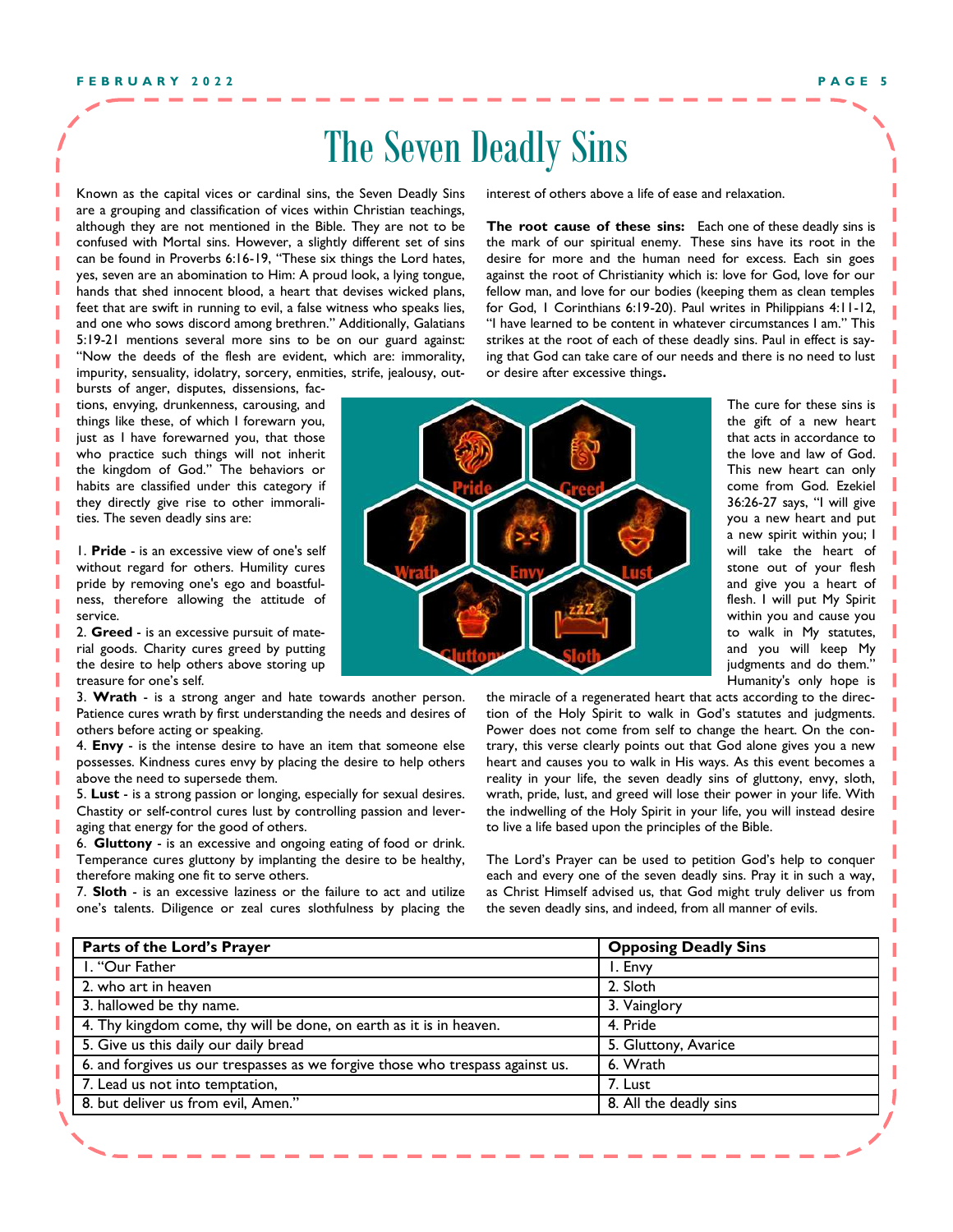# The Priesthood and Our Prayers



**Our prayers for priests are very important. St Faustina reminds us of the holiness and dignity of the priesthood in the**  *Diary of St. Faustina:*

*O priests, you bright candles enlightening human souls, let your brightness never be dimmed (75). O Jesus, give us fervent and* 

*holy priests! Oh, how great is the dignity of the priest, but at the same time, how great is his responsibility! Much has been given you, O priest, but much will also be demanded of you (941).*

#### **Praying for priests is a task that St. Faustina took very seriously as we read this from the Diary:**

*Let us pray daily for our priests.*

*I have offered this day for priests. I have suffered more today than ever before, both interiorly and exteriorly. I did not know it was possible to suffer so much in one day. I tried to make a Holy Hour, in the course of which my spirit had a taste of the bitterness of the Garden of Gethsemane. I am fighting alone, supported by His arm, against all the difficulties that face me like unassailable walls. But I trust in the power of His name and I fear nothing (823).*

**Let us pray daily for our priests.**

### **St. Faustina**'**s Prayer for Priests**

Heavenly Father, grant that our priests be strengthened and healed by the power of the Eucharist they celebrate. May the Word they proclaim give them courage and wisdom.

We pray that all those whom they seek to serve may see in them the love and care of Jesus, our Eternal High Priest, who is Lord for ever and ever. Amen.

Mary, Mother of the Church, look tenderly upon your sons, our priests.

St Joseph, Patron of the Universal Church, pray for us all.

O my Jesus, I beg You on behalf of the whole Church:

Grant it love and the light of Your Spirit and give power to the words of priests so that hardened hearts might be brought to repentance and return to You, O Lord.

Lord, give us holy priests; You Yourself maintain them in holiness.

O Divine and Great High Priest, may the power of Your mercy accompany them everywhere and protect them from the devil's snares which are continually being set for the souls of priests.

May the power of Your mercy, O Lord, shatter and bring to naught all that might tarnish the sanctity of priests, for You can do all things.

-- *St. Faustina's Diary #1052*

Jesus, my most beloved, I beg Thee for the triumph of the Church, for blessings on the Holy Father, and on all the clergy; for the grace of conversion for impenitent sinners. And I ask Thee for a special blessing and for light, O Jesus, for the priests before whom I will make my confessions throughout my lifetime.

*-- St. Faustina's Diary (240)*

*(Continued from page 2)*

**The Hour of Prayer** The Ninth Hour is the Hour of Prayer

"Now Peter and John were going up to the temple at the hour of prayer, the ninth hour" *Acts* 3:1.

"And Cornelius said, "Four days ago, about this hour, I was keeping the ninth hour of prayer in my house…" *Acts* 10:30.

Jesus died during the ninth hour, hanging on the cross.

#### **Novena**

In Catholicism a novena is the act of saying prayers for nine consecutive days.

The prayers of novena are of urgency and for a special and specific cause.

The name *"novena"* comes from the Latin word *"novenus"*, meaning *"nine each"*.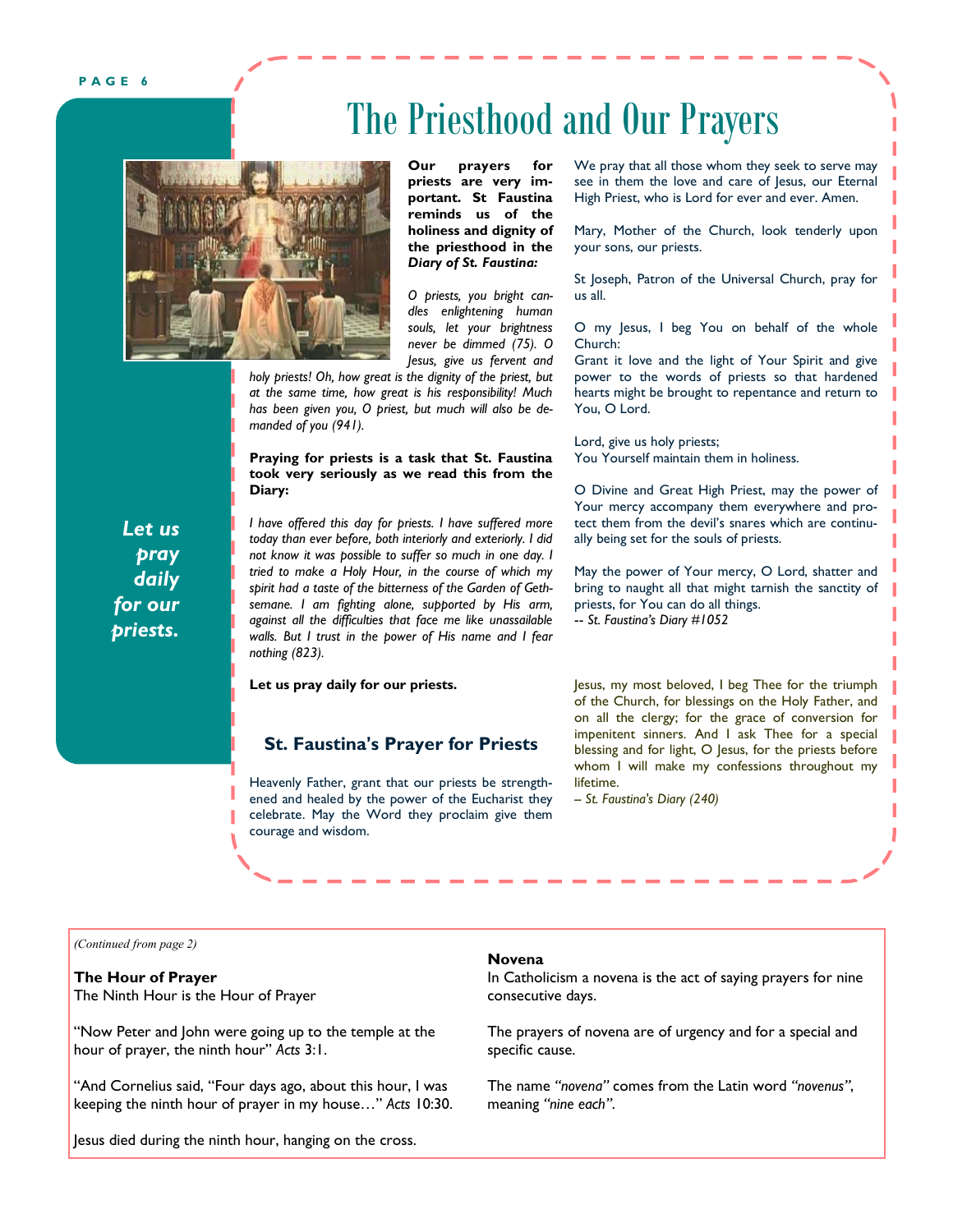# Dear Spiritual Children of Padre Pio

I cannot wait to see everyone for this February gathering. I do miss you. December 4<sup>th</sup> seems so long ago. We are celebrating the 9-year anniversary of our spiritual team leading our group. I was asked to take over the prayer group, and asked Fr. Edward Janoch to assist me. His famous words were "What are you getting me into!" I responded with "Pray, Hope and don't Worry!" I thank the priests, all the volunteers and spiritual children for your guidance, assistance and your dedication. We have grown from approximately 30 members to over 800 registered members. We sure have come a long way. Sister Jeanne Marie Glorioso (1938-2016) started this Padre Po Prayer Group in 1969 at Lourdes Shrine in Euclid OH. We have been blessed with many speakers, pilgrimages and blessings.

All through the month of January, I have been working on this special prayer gathering for February. We will be having a mini retreat including Eucharistic Adoration, Benediction, Confession and a healing service. Our speaker will be Fr. James Kulway from St. Barnabas Parish. I have been praying daily for you with St. Padre Pio that this retreat increases your relationship with Jesus and Mary. I have planned a 30-minute break for refreshments and plan on being there until at least noon. I promise you this is going to change your spiritual life.

I want to wish Fr. Bill Browne blessing and happiness on his  $75<sup>th</sup>$  birthday and retirement. He has been instrumental in building our group spiritually. If he is not saying Mass, you will always find him in the confessional. Sometimes our meeting is done and he is still in the confessional. It has been a pleasure assisting Fr. Bill at our gatherings, visiting the sick or pilgrimages. There are always a few good stories when he is around. But he has pledged to still be with us even though he is retiring. Please flood him with cards and letters at our meeting.

I received this message from Fr. Chuck Works: "Hello, my friends, I am happy to send you an update on my recovery; I was 48 days in hospital (Hillcrest and Regency) and 23 days in rehab / physical therapy; I was sent home last week and have been staying with friends in the area; the doctors are looking for a good recovery though that will take a little more time. I cannot tell you how much your prayers and intentions

have helped me over these last two and a half months; hope to see each of you again as soon as my health (and energy) allows! God bless you, your families and all of your witness for Him in the world! Fr C."

Next month I will have details on the pilgrimages that are being planned as well as some exciting news for our Prayer Group this year!

Sincerely,

Cindy Russo TOF Group Leader



Baby Brooklyn is getting stronger and stronger every day.

#### *Dear Members and Friends of Padre Pio:*

*Mark Twain once said: "The news of my demise has been greatly exaggerated." It is the same with me. Although I will be of retirement age in February, I have chosen to continue active ministry. I have loved being a part of our group and plan to continue to serve you as best I can.*



YOUR SERVICE

*Lent and Easter are just around the corner and I pray that we might keep Christ foremost in our hearts. Some of the healings and miracles that we have both witnessed and been a part of, continue to keep me in "awesome wonder."*

*The readings at Mass have been guiding us to service, sacrifice and love. Let us open our hearts that Christ might not just find a home there, but flourish as we continue to make our hearts bigger.*

*Sincerely,*

*Rev. William Browne St. Augustine Church*